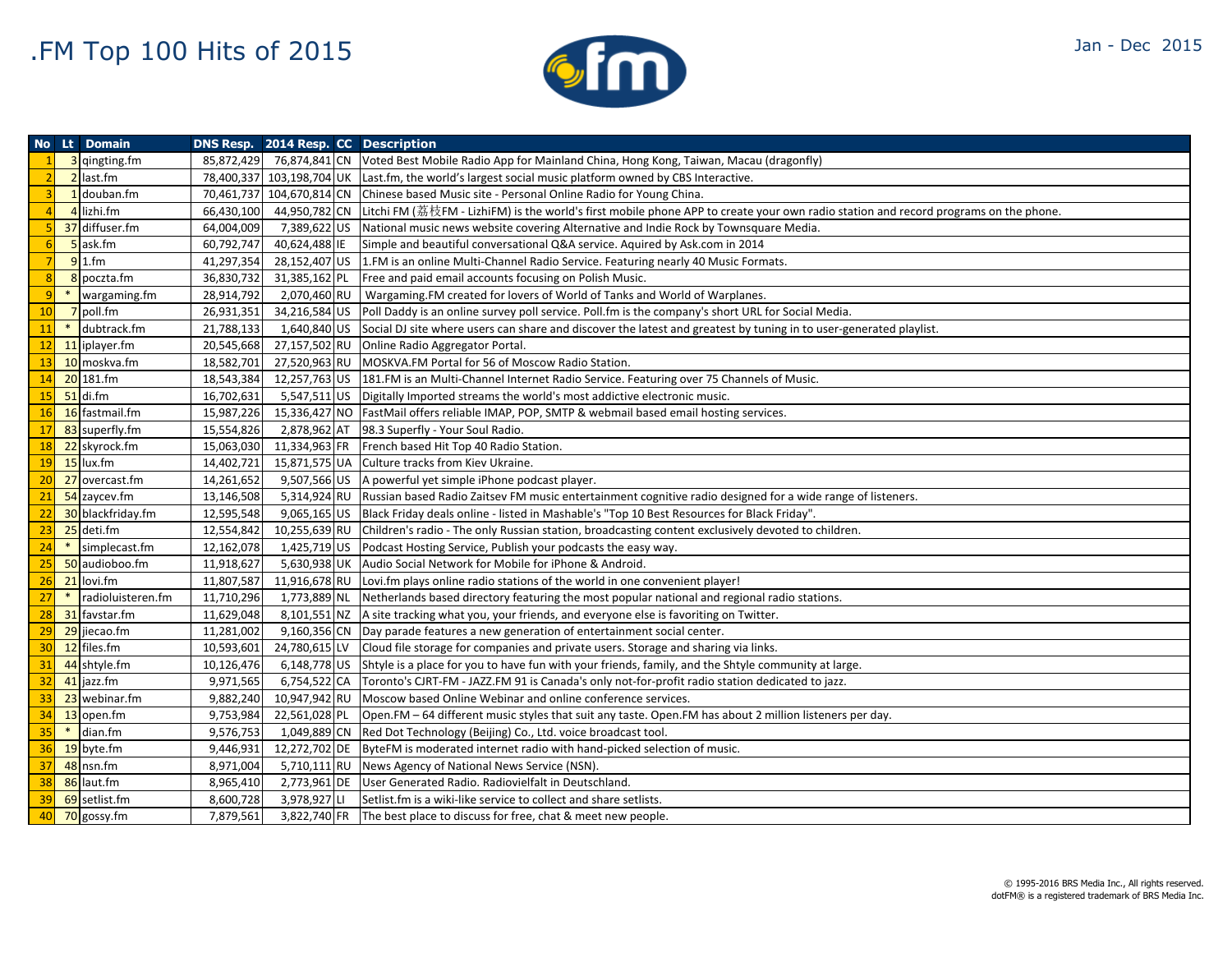

|        | 41 18 radiorecord.fm         | 7,769,881 |                  | 13,338,043 RU St. Petersburg Radio Record is the most popular and progressive Russian Dance station.                                             |
|--------|------------------------------|-----------|------------------|--------------------------------------------------------------------------------------------------------------------------------------------------|
| 42     | $58$ ex.fm                   | 7,623,749 |                  | 4,893,649 US   EX.fm is an extension for Chrome that finds MP3 file on pages you visit and automatically creates a library of songs.             |
| 43     | $52$ rmf.fm                  | 7,543,803 |                  | 5,533,507 PL Radio Muzyka Fakty - Radio # 1 in Poland! The largest and most popular music and news station.                                      |
| 44     | 47 yes.fm                    | 7,402,661 |                  | 5,941,349 ES Yes. fm service is the most comprehensive online music market.                                                                      |
| 45     | 61 blackbeats.fm             | 7,393,541 |                  | 4,731,345 DE Black Music Radio station offering community and latest news from Hip Hop to R&B.                                                   |
| 46     | * mytop.fm                   | 7,331,423 |                  | 1,272,057 PT Top FM - Music at your own Pace and Rhythm like Top 40 & Eclectic.                                                                  |
| 47     | $65$ ua.fm                   | 7,210,921 |                  | 4,541,239 UA Ukraine based Music Portal and Email Service.                                                                                       |
| 48     | $\ast$<br>accu.fm            | 7,201,760 | n/a              | US Social Media Short URL for AccuRadio a multichannel, personalizable Internet radio station.                                                   |
| 49     | $*$<br>relay.fm              | 7,007,366 |                  | 627,720 US Relay FM is an independent podcast network.                                                                                           |
|        | 50 39 maxima.fm              | 6,925,876 |                  | 7,198,915 ES   Dance Radio owned by PRISA Radio, the world's largest Spanish-language radio broadcasting group.                                  |
|        | 51 75 feature.fm             | 6,884,332 |                  | $3,331,217$ US Feature.fm is a song promotion platform built for the digital era.                                                                |
|        | $52$ 76 styl.fm              | 6,321,496 |                  | 3,298,586 PL Online News, Fashion, Beauty and Lifestyle Magazine.                                                                                |
|        | $53$ 17 sky.fm               | 6,037,450 |                  | 14,171,175 US SKY.FM is an Multi-Channel Internet Radio Service.                                                                                 |
| 54     | 34 payplay.fm                | 5,997,394 |                  | 8,019,689 UK PayPlay is an online MP3 download music store.                                                                                      |
| 55     | $93$ dar.fm                  | 5,869,548 |                  | 2,257,714 US Digital Audio Recorder - DAR.fm is a personal recorder which records radio stations.                                                |
|        | $56$ 28 bop.fm               | 5,765,795 |                  | 9,329,052 US Creates a home for every song on the Internet. Aggregating all favorite music sources (Spotify, Rdio, YouTube, SoundCloud and more) |
| 57     | 67 games.fm                  | 5,651,687 |                  | 4,222,768 CZ Games Online is the best entertainment for your free time at the computer.                                                          |
| 58     | $55$ ah.fm                   | 5,569,793 |                  | 5,059,273 US AH.FM - Leading Trance Radio by the hottest DJs from around the World.                                                              |
| 59     | $*$<br>anison.fm             | 5,474,312 |                  | 793,724 RU Anime Radio - a musical entertainment online radio designed specifically for animeshnikov.                                            |
| 60     | 66 blip.fm                   | 5,381,704 |                  | 4,230,501 US Social Media Music Service - called "Twitter for Music".                                                                            |
| 61     | creek.fm<br>$*$              | 5,179,597 |                  | 964,650 US   Open Source Radio Platform w/ automation, streaming, archiving, DJ collaboration, and podcast distribution.                         |
| $62$ * | aristocrats.fm               | 5,029,772 |                  | 1,149,473 UA Jazz Wavy Local Ukrainian digital radio.                                                                                            |
| 63     | $*$<br>olympiana.fm          | 5,029,113 | n/a              | DE Online community where you can record and share piano music.                                                                                  |
| 64     | 45 tuba.fm                   | 4,881,340 |                  | 6,054,690 PL Tuba.fm is the first application in Poland that matches music with the taste of every user.                                         |
| 65     | 42 piter.fm                  | 4,548,691 |                  | 6,417,026 RU Aggregator of all Moscow FM Radio Stations, Plus Charts and Music.                                                                  |
| 66     | $*$<br>radioone.fm           | 4,487,875 | 1,521,616 LB     | Radio One has been Lebanon's first choice for the best international hits from 105.1 to 105.5 FM.                                                |
|        | 67 57 interlude.fm           | 4,400,113 | 4,899,113 IL     | A digital media company that designs, develops and markets technologies and platforms for distribution across multiple devices.                  |
| 68     | 62 shuffler.fm               | 4,387,686 |                  | 4,727,868 NL Shuffler.fm is a music discovery service designed to help users navigate the music shared by blogs.                                 |
| 69     | $*$<br>radiomango.fm         | 4,350,541 |                  | 1,059,927 IN Radio Mango is Kerala's #1 private FM Network.                                                                                      |
| $70$ * | feed.fm                      | 4,349,686 |                  | 1,018,786 US   Music Powered Moible Commerce, helping brands create memorable and engaging mobile experiences through music.                     |
| 71     | 64 radiomir.fm               | 4,220,676 |                  | 4,562,819 RU   Радио Мир 70-90's Music of those years together traditional radio "MIR" audience "Born in the USSR".                              |
|        | $\frac{72}{10}$ * panoply.fm | 4,189,416 | n/a<br><b>US</b> | The Slate Group - an innovative, full-service podcast network for media brands                                                                   |
|        | 73 79 reaper.fm              | 4,186,660 |                  | 3,197,933 US Digital audio workstation software - Multitrack audio and MIDI recorder.                                                            |
| 74     | $*$ kerch.fm                 | 4,169,290 | n/a              | UA Ukraine base News and Information Blog.                                                                                                       |
| 75     | 89 coca-cola.fm              | 4,107,147 |                  | 2,681,253 AR Coca-Cola FM is a branded online radio station targeting young consumers in Latin America.                                          |
| 76     | 68 nederland.fm              | 4,094,061 |                  | 4,113,535 NL Nederland FM, radio luisteren via Internet.                                                                                         |
|        | 77 32 paipai.fm              | 4,088,805 |                  | 8,051,012 CN Chinese based Social Media.                                                                                                         |
|        | 78 85 podbay.fm              | 3,988,524 |                  | 2,816,540 US Podbay app is the fastest way to stream podcasts on the go.                                                                         |
|        | 79 97 unity.fm               | 3,817,298 |                  | 2,127,695 US Unity Online Radio Network is a platform for spiritual and New Thought discussions.                                                 |
| 80     | 78 castmate.fm               | 3,680,529 |                  | 3,291,223 CA Castmate is to make podcasting easy.                                                                                                |
| 81     | hellointernet.fm<br>$*$      | 3,678,414 | n/a              | UK Hello Internet Podcast                                                                                                                        |